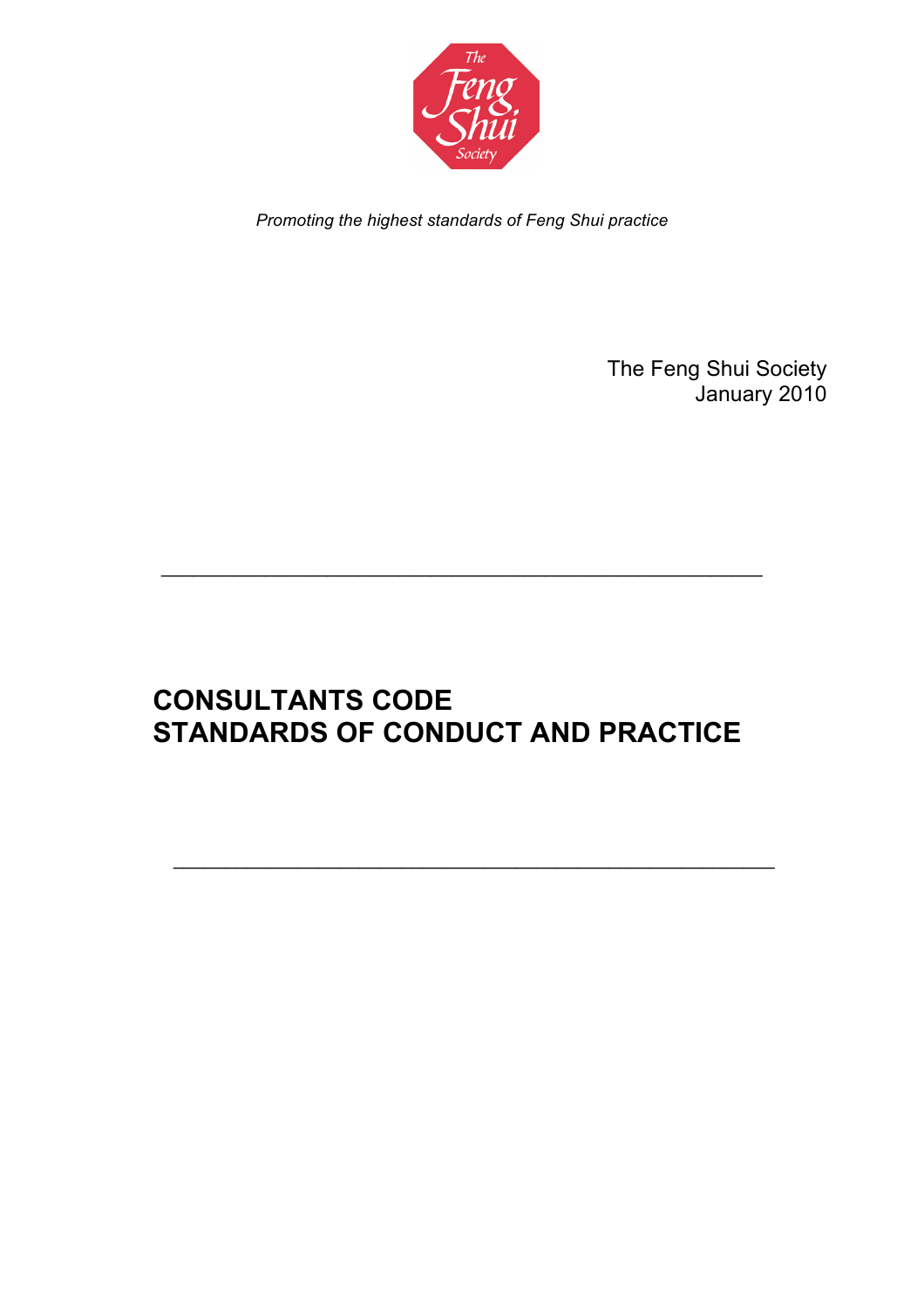# **Foreword**

The Feng Shui Society aspires to give the public confidence in the integrity of Feng Shui practice by ensuring that its professional members operate properly within predetermined standards.

The Society has established professional standards of conduct and practice, which the Society believes the public have a right to expect from its professional members. In pursuit of this, the Society represents and regulates the interests and practice of its professional members.

The Code should be central to the professional life of a consultant, not only as a source of ethical guidance, but also as a common sense indicator to the principles of good practice. it is the spirit of the Code, as well as its precise terms, that are to be the guide. The Code may form the basis of disciplinary proceedings in the event of complaint against a professional member, It is only through the maintenance of high standards by individuals that Feng Shui practice as a whole will be served, the public protected and the profession thrive.

Feng Shui is an honourable calling with an ancient tradition. Those traditional principles are assumed to be encoded here and accepted by all practising professionally – they should be upright, selfless, dedicated to upholding the virtues; respectful of teacher and teaching; honourable and honest in all dealings with fellow human beings.

#### **Introduction**

- 1. This Code sets out the standards of professional conduct and practice expected of feng shui consultants. The Code does not replace obligations placed upon consultants by the general law, for example, in the areas of discrimination, health, safety, employment and trading standards.
- 2. The Society aims to promote Feng Shui in a manner consistent with the highest standards of professional behaviour and personal integrity and requires all its professional consultant members to abide by this Code as the first condition of membership of the Society.
- 3. The Society has developed minimum standards for the education and training of those wishing to practice professionally. Only those meeting the standards of the Society will be eligible for accreditation by the Society leading to professional membership as defined within the Constitution.
- 4. Consultants should be guided as much by the spirit of the Code as by its expressed terms. That a course of conduct is not specifically referred to in the Code does not mean it cannot form the basis of disciplinary action.
- 5. All professional members of the Society are subject to its disciplinary procedures if. as the result of a formal complaint or other reasons, it is satisfied that when practicing, teaching, or otherwise presenting themselves professionally, a consultant has demonstrated unacceptable professional conduct, or that serious professional incompetence may have taken place.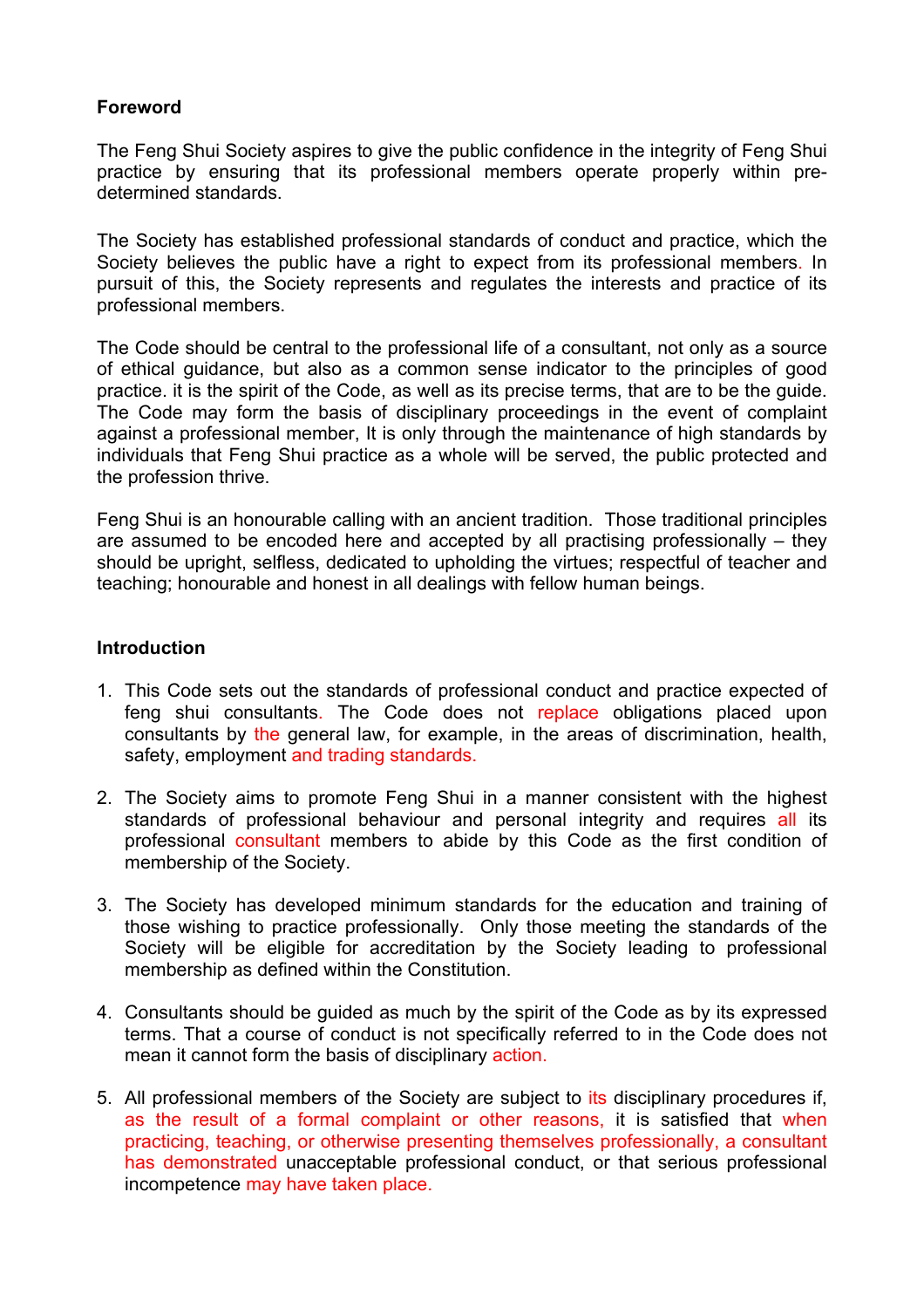- 6. The Society recognises that other disciplines, therapies and practices can be complementary to Feng Shui, but are outside the context of this Code. This Code is not a substitute for those of other professional bodies to which an individual member may belong. Members are encouraged to join the professional bodies of any other disciplines they may practice.
- 7. The professional work of consultants can take many different forms. Accordingly not all parts of this Code will apply automatically to every consultant.
- 8. The Society does not favour or endorse any one interpretation, school or application of Feng Shui. Rather, it encourages the various schools of Feng Shui to co-exist and develop alongside each other. However, Feng Shui in the context of this Code refers specifically to the Chinese art of energising and harmonising environments using traditional and accepted practice.
- 9. Maintaining an appropriate Code is a continuing and developing process. The Society will review this Code regularly to enable it to build constructively on its professional standards. The Code may be changed at any time by resolution of the Executive Committee, after publication of any proposed change in the Society's journal**,** website or otherwise communicated to consultants.

# **Code of Practice**

#### **Conduct and Competence**

- **1.0 Integrity: at all times act with integrity and avoid any action or situations inconsistent with professional obligations.**
- 1.1 Consultants should not make, support or collaborate in any statement, written or otherwise, which is contrary to their professional opinion or which they know to be materially misleading, unfair to others, or otherwise discreditable to the profession or members holding differing views.
- 1.2 Consultants must disclose to a prospective client any personal or business interests that, if not so disclosed, might raise a conflict of interest or doubts about their integrity.
- 1.3 Consultants should not, within Feng Shui practice, be in partnership or otherwise engaged with an unsuitable person, for example a person whose name has been removed from the registers of the Society by virtue of disciplinary measures; or disqualified from membership of any other recognised and relevant professional body.
- 1.4 Consultants should be guided by a high standard of personal integrity and compassion, never causing a client to be exploited and at all times maintaining their confidentiality and safety, physically and psychologically:
- 1.5 Personal beliefs should not prejudice interactions with clients, Views about a client's lifestyle, culture, belief, race, colour, gender, sexuality, age, social status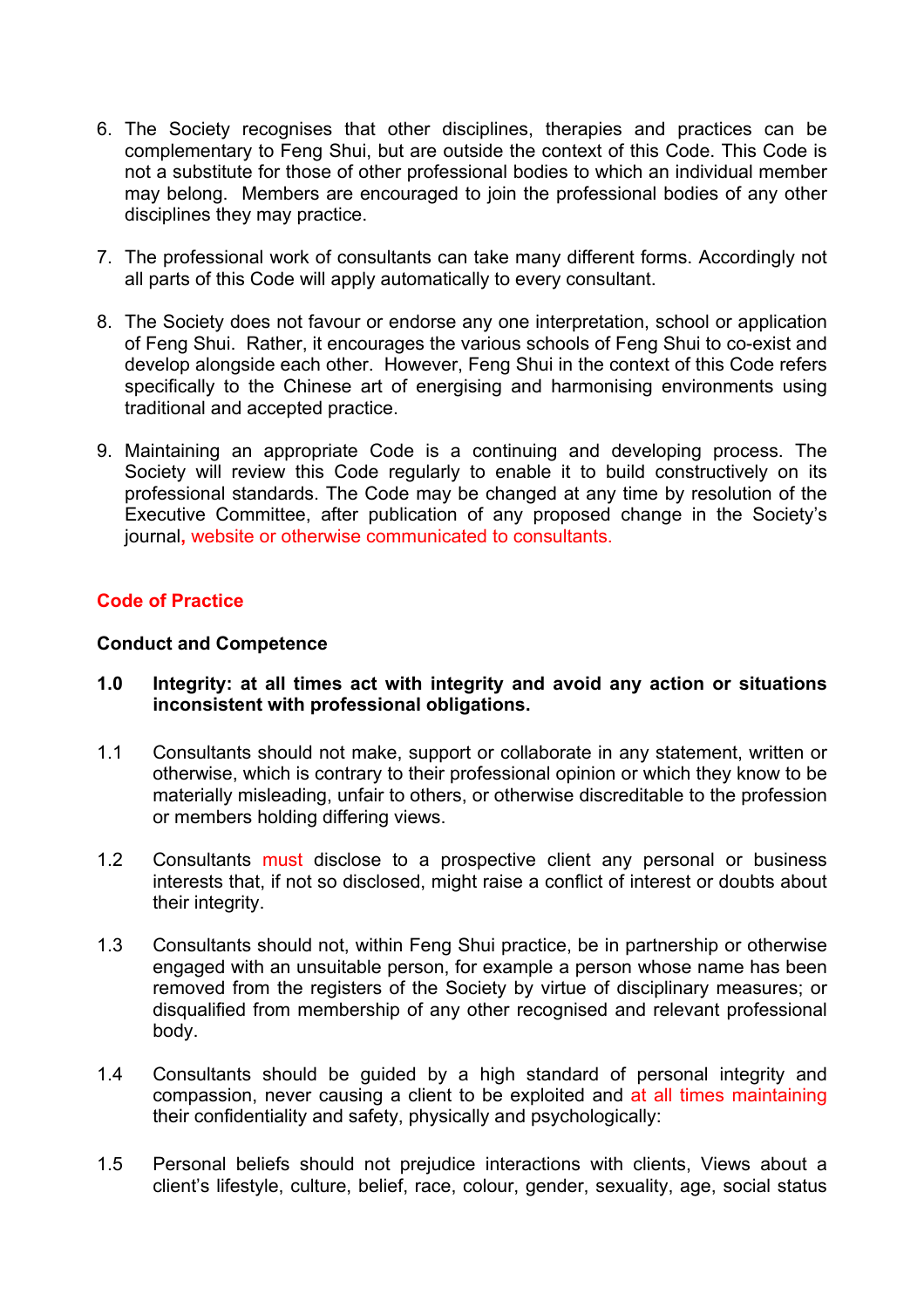or perceived economic worth, must not prejudice the work undertaken or carried out, or recommendations made.

- 1.6 The clients' needs and desires should be adequately assessed. Consultants should listen to and respect their clients' views and allow them to be fully involved in decisions about the work. Only agreed and necessary services should be recommended or performed.
- 1.7 Consultants are expected to accept their clients' right of choice, including their right to decline any service offered.
- 1.8 Consultants have the right to decline a consultation provided the refusal is carried out in a professional manner. Where a client is mentally unstable or addicted to alcohol or drugs, discretion must be used for the protection of the consultant.
- 1.9 it is a consultant's responsibility to ensure they are physically, medically, psychologically and spiritually fit to practice and that they do not in way put themselves or their clients at risk.
- 1.10 Consultants are expected to express opinions and preferences about their own branches or schools of Feng Shui in a mature, ethical fashion. They should not openly undermine any other school or tradition of Feng Shui.
- 1.11 Consultants shall not behave in any manner likely to discredit themselves, Feng Shui or the Society.

#### **2.0 Competence: consultants are expected only to undertake work for which they are able to provide adequate professional and technical competence and resources.**

- 2.1 Consultants must not lay claim to credentials and expertise they do not honestly possess. They must know their limitations and not advise beyond their ability. When appropriate, they may recommend referral to another more suitably qualified professional to provide the service required.
- 2.2 Where professional work is carried out by an employee or anyone acting under a consultant's direct control, the consultant is responsible for ensuring such person is competent to perform the task and, if necessary, is adequately supervised and insured.

#### **3.0 Advertising: only promote professional services in a truthful and responsible manner.**

- 3.1 In advertising their professional services or otherwise drawing themselves, their practice or services to the attention of potential clients, consultants must not make untruthful, unwarranted, exaggerated or misleading statements.
- 3.2 Advertisements should be legal and conform, as appropriate, to the current policies of the Advertising Standards Authority and similar agencies in the country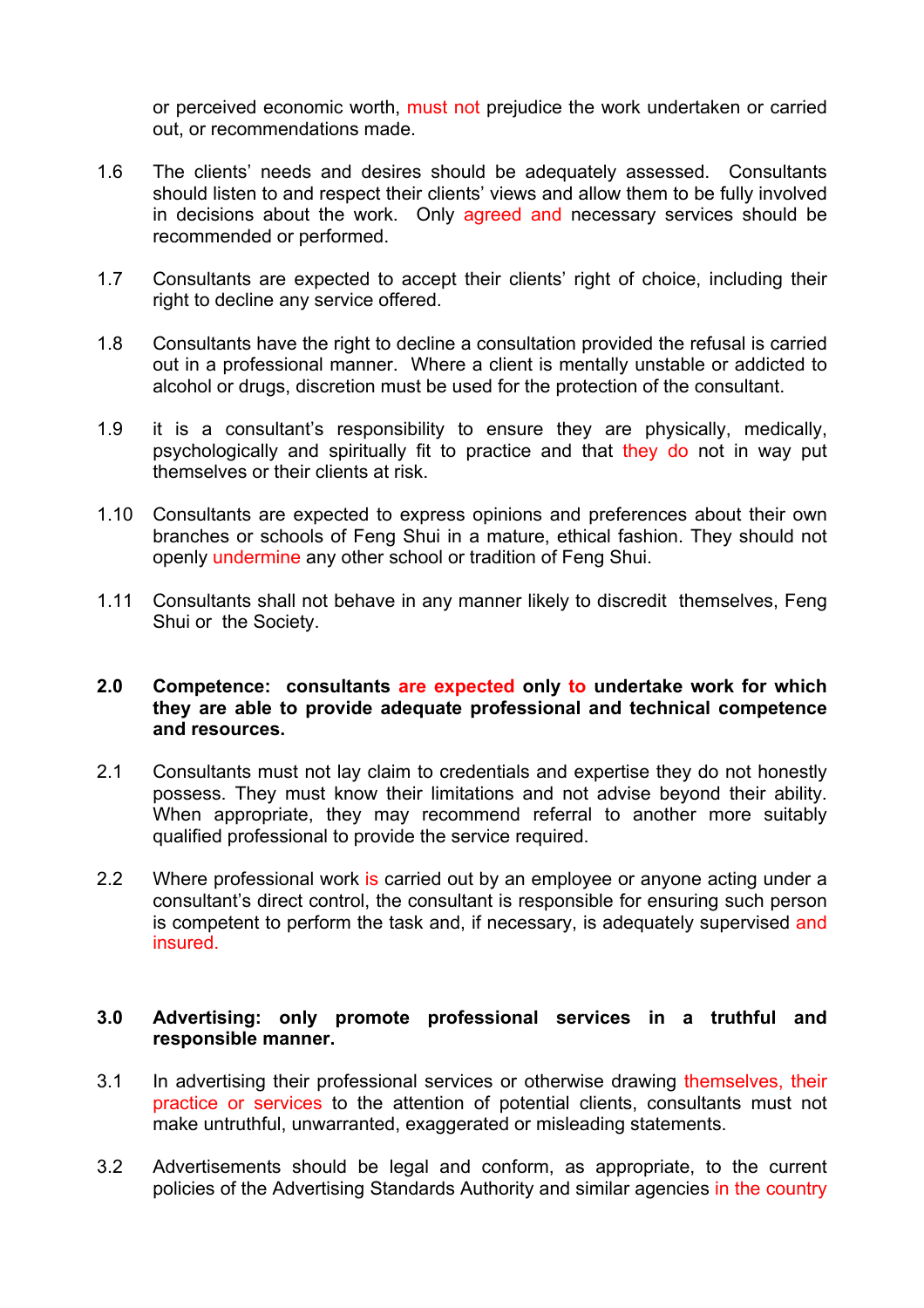in which the advert is placed and in which the consultant resides. Use of logos denoting membership or approval by an organisation must be legitimate, current and not misused.

- 3.3 The described business style of a practice should not be misleading. Unless practicing under your own personal name, the corporate name, name of each partner and an address at which documents can be served should be provided.
- 3.4 Consultants may not make unfounded claims or implications in their promotions or elsewhere, about their own training, ability or experiences, nor seek to attract business unfairly, immorally, unprofessionally or in any way which would discredit Feng Shui, the Society or themselves.
- 3.5 Advertising should be accurate, ethical and dignified in tone and not contain unsustainable testimonials or claims, nor knowingly make comparisons with the services of other consultants. It should be confined to drawing attention to the range of services available, qualifications of the consultant and directly relevant details.
- 3.6 Where a consultant advertises services online, the website must display full contact details including name, geographic and e-mail address, description of the services being sold, details of any professional body the consultant may be registered with including details of its code of practice, and all other requirements of the Electronic Commerce (EC Directive) Regulations 2002 and subsequent legislation.
- 3.7 Consultants are encouraged to use media publicity provided they fully understand and approve the context and provided that the manner in which media coverage of any aspect of their work or lifestyle is carried out is in keeping with the dignity of the profession and their own membership of the Society.

## **4.0 Client Services: management of professional work.**

- 4.1 Consultants must not undertake professional work unless the express and implied terms of the contract have been agreed beforehand as to the scope of the work and the fee or method of calculating it. The right of any client to decline these services after they have been outlined and explained should be respected.
- 4.2 Where services are sold online, the client must be given clear information and sent confirmation of any agreement. Under these circumstances the client's right to cancel within seven working days must be respected.
- 4.3 The consultant will take reasonable professional responsibility for ensuring that the client fully understands the nature and implications of the Feng Shui consultation. It is recommended that a written report describing the recommendations made and advice given should be provided.
- 4.4 If requested at the end of a contract, or upon reasonable demand, the consultant should return to the client any papers, plans or other property to which the client is legally entitled and confirm whether any copies have been retained.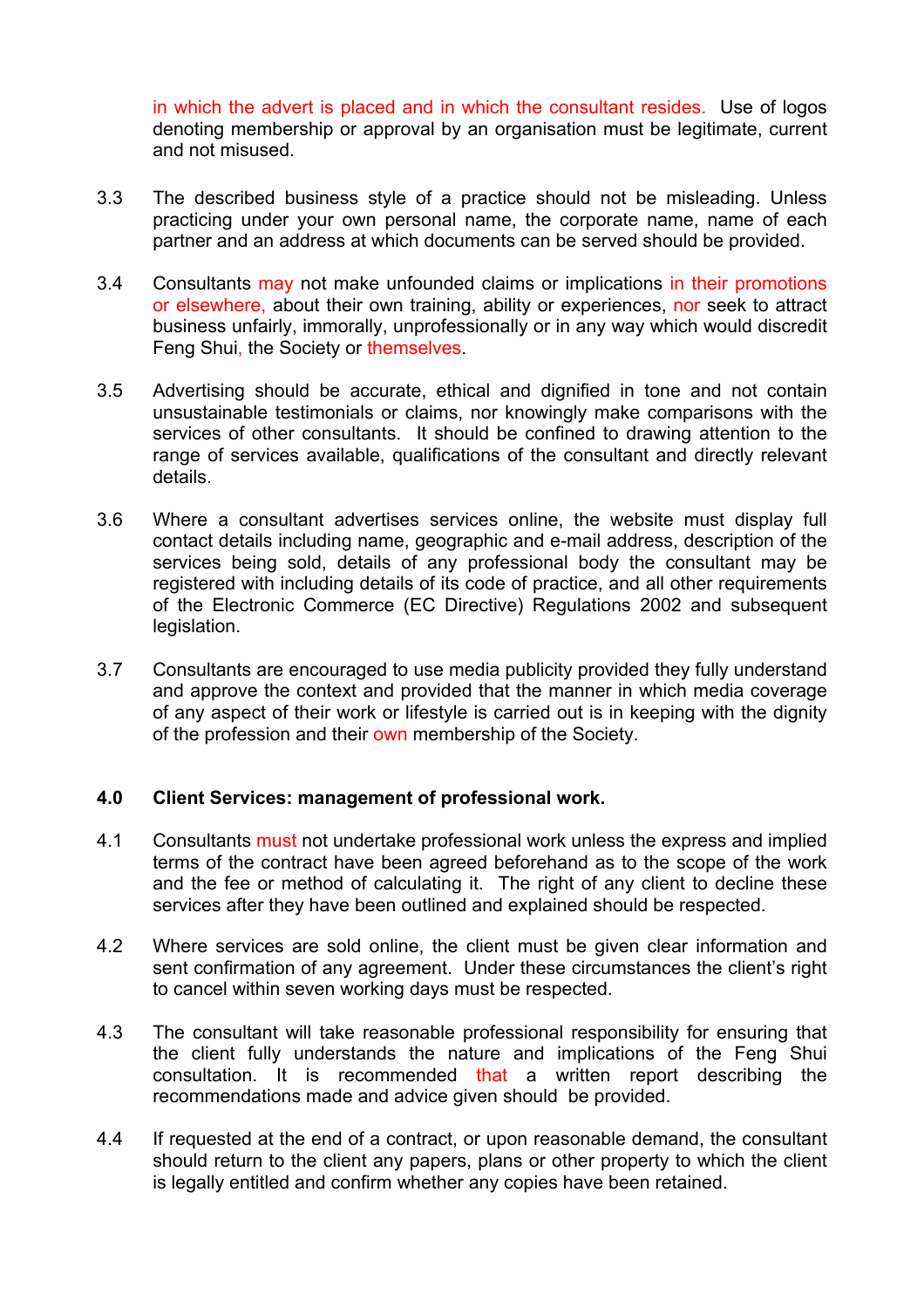- 4.5 Insofar as it relates to Feng Shui, consultants should ensure that the work of their practice, and any branch, is under the control and management of a Feng Shui consultant and that the identity of the consultant is made clear to existing or potential clients.
- 4.6 Consultants must ensure they comply with the Data Protection Acts as appropriate and all such similar legislation as may be enacted.
- 4.7 Consultants should carry out their professional work, so far as is reasonably practicable, in accordance with any time-scale and within the cost limits agreed with the client.
- 4.8 Consultants must observe the confidentiality of their clients' affairs and not disclose any confidential information without the prior consent of the client or other lawful authority.
- 4.9 Consultants have a duty to keep all attendance, records, knowledge, information, views relating to clients, clients' premises and clients' circumstances entirely confidential.
- 4.10 All consultants must keep clear and accurate comprehensive records of all consultations, such as will enable them to deliver an efficient client service and ensure appropriate and effective dispute resolution*.* In the event of a complaint resulting in disciplinary procedures, the Society may require access to these records.

#### **5.0 Client relations: carry out professional work conscientiously and ethically, with due regard to relevant technical and professional standards.**

- 5.1 The Code encourages integrity, honesty and responsibility in the practice of Feng Shui, upholding and furthering the honourable standing of the profession and the Society. In relations with clients, colleagues and the public, consultants should behave respectfully, discreetly and honestly at all times.
- 5.2 The client's welfare should have priority at all times. The consultant, in recognising the potential of Feng Shui, should work with integrity and compassion for the benefit of the client, listen to and respect the client's views, treat the client politely and considerately and encourage full involvement and understanding in the work undertaken.
- 5.3 Consultants should not knowingly work simultaneously for clients who are in direct competition with each other without their full knowledge.
- 5.4 Consultants shall perform their work with due skill, care and dilligence. The professional manner of consultants towards their clients should be positive, supportive and competent, without making unsustainable promises about the outcome of any consultation.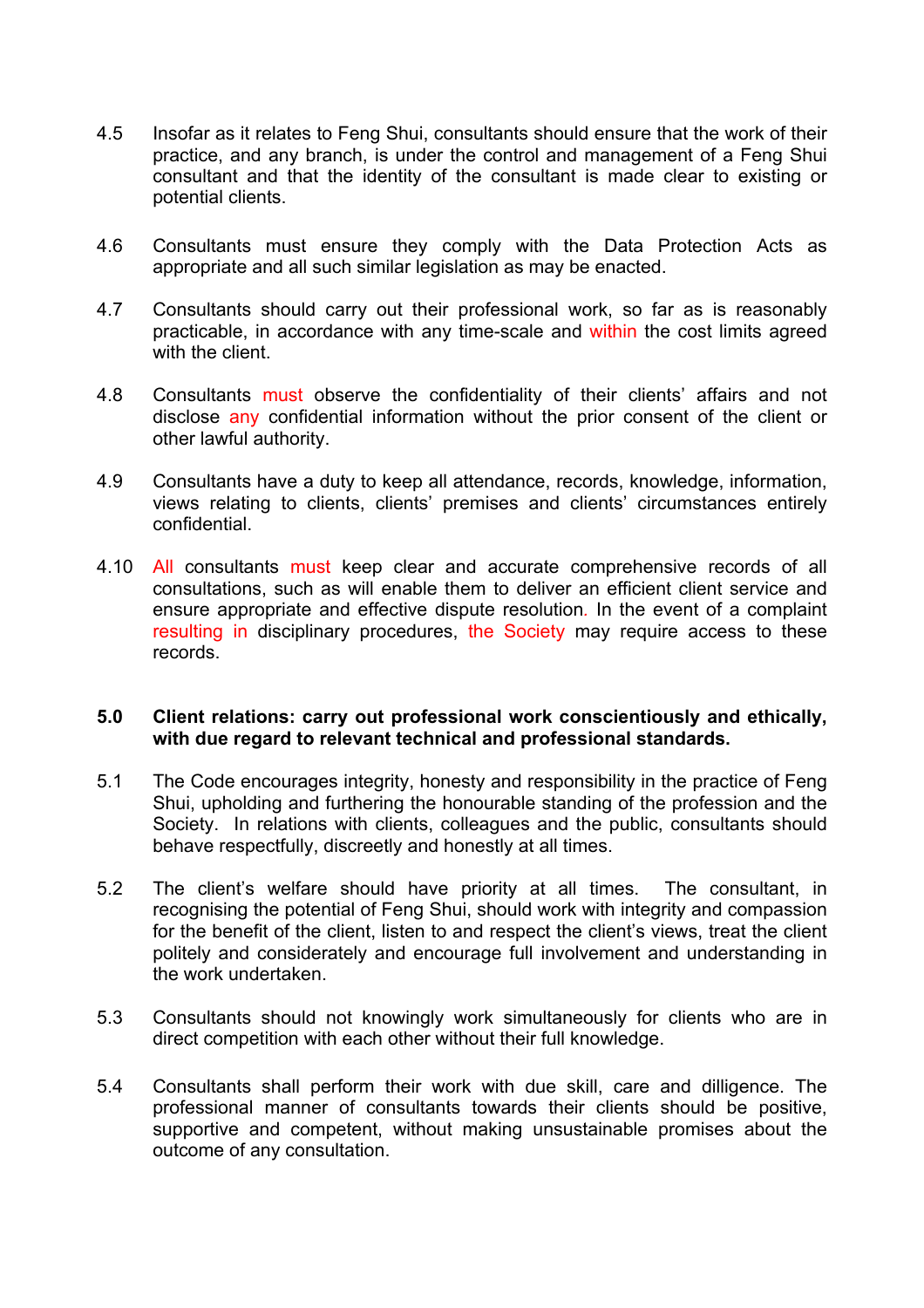- 5.5 Whilst consultants' primary responsibilities are to the client, they shall in the same context have due regard to conserve and enhance the natural quality of the environment.
- 5.6 A consultant should never instil fear or put pressure on clients, their family or staff by, for example, arousing unsubstantiated fear or anxiety for their health or wellbeing. Consultants must not exploit vulnerability or ignorance or abuse trust.
- 5.7 Consultants must not carry out any practice auxiliary or complementary to Feng Shui during a consultation, unless it has been properly described to and accepted by the client beforehand in writing.
- 5.8 Proper moral conduct should always be paramount in consultants' relationships with clients. Their professional position shall not be used to establish improper personal relations with clients, their families or staff.
- 5.9 Consultants shall not take advantage of their position within the Society for unethical gain, nor behave in any way that causes detriment to the profession of Feng Shui or the reputation of the Society.

## **6.0 Continuing Professional Development**

- 6.1 All consultants are expected to update and expand their Feng Shui training, knowledge and skills as a necessary part of their ongoing professional development.
- 6.2 Where consultants have not maintained their mandatory annual level of Continuing Professional Development, it may count against them in the event of their competence being investigated.

## **7.0 Insurance: Consultants must have current professional insurance cover in place before undertaking work.**

- 7.1 Consultants must be adequately insured to practice professionally in Feng Shui and any other chosen complementary disciplines in the country or countries in which they work.
- 7.2 Consultants are expected to possess a certificate of their current insurance policy covering public and employee liability; malpractice and professional indemnity, and to provide evidence of it to the Society upon request. Cover is expected to include consultations, sale of goods, and other activities, including teaching where appropriate. Such insurance is to be valid in all countries where the consultant's professional practice of Feng Shui is undertaken.
- 7.3 Consultants may only recommend or prescribe remedies and therapies beyond Feng Shui, as it is defined and understood by the Society*,* if entitled by training and qualifications that are covered by appropriate professional insurance relating to them.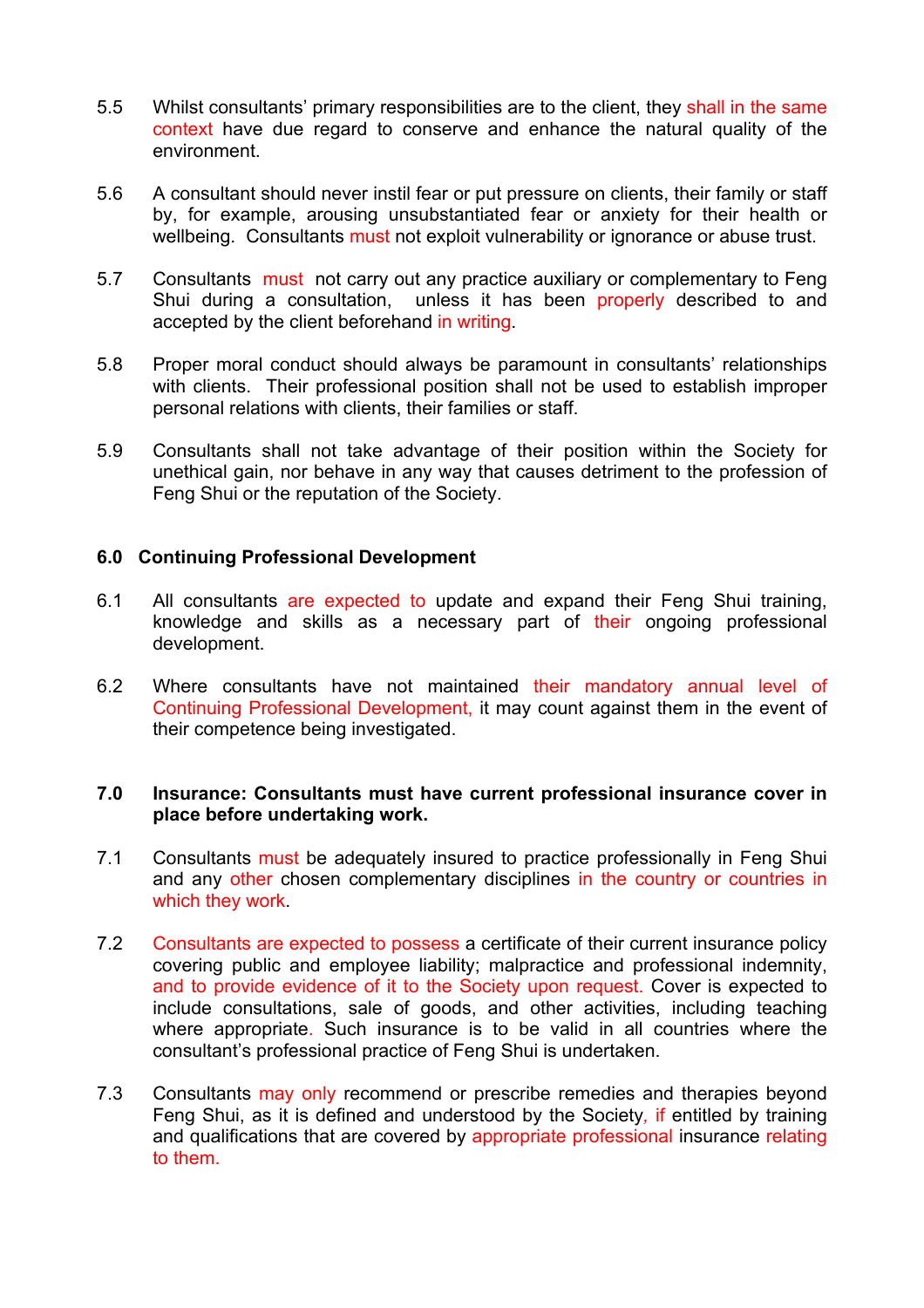# **8.0 Disputes: Deal responsibly and promptly with disputes and complaints**

- 8.1 It is the consultant's responsibility to explore all possible avenues for reaching an amicable conclusion when they are involved with a complaint or dispute, before referring it to the Society.
- 8.2 Complaints or disputes must at every stage be handled promptly, courteously and sympathetically by consultants, and, within the following recommended maximum time scale when in writing, where reasonably possible: a) acknowledgement to be sent within ten days from receipt of a complaint,then b) a comprehensive response which addresses the issues raised to be sent within thirty working days from receipt of the complaint.
- 8,3 In the event of a complaint against a consultant in any professional capacity being referred to the Society, it will be investigated thoroughly and impartially. The Society will give the consultant an opportunity to answer any accusations. The Society's disciplinary process is further described in the document entitled *'Making a Complaint to the Feng Shui Society'.*
- 8.4 If the Society finds the consultant has behaved unprofessionally, it may –

## a) Issue a warning to the consultant

b) suspend the consultant from professional registration and membership for a specified time

- c) expel the consultant and remove him/her from the professional register
- d) issue a public announcement about the action taken

# **9.0 Discipline: Upholding the Standards within this Code**

- 9.1 Consultants must conduct their professional work in accordance with this Code and report to the Society any serious breach of the Code that they are aware of.
- 9.2 Consultants are expected to report to the Society within twenty eight days any known circumstances that could render themselves liable to serious breach of the Code. Failure to make a prompt report may count against them in the event of any disciplinary proceedings.
- 9.3 Should a serious breach of the Code by a consultant be brought to the Society's attention, the matter may result in disciplinary action being taken.
- 9.4 Disciplinary action may be taken against any consultant who is convicted of a criminal offence that has material relevance to their fitness to practice professionally.
- 9.5 In the event that any consultant becomes involved in civil or criminal proceedings arising from professional activities; or constituting an act of dishonesty or otherwise calling into question the integrity of the consultant, the Society may find that such action constitutes unacceptable professional conduct and will act accordingly.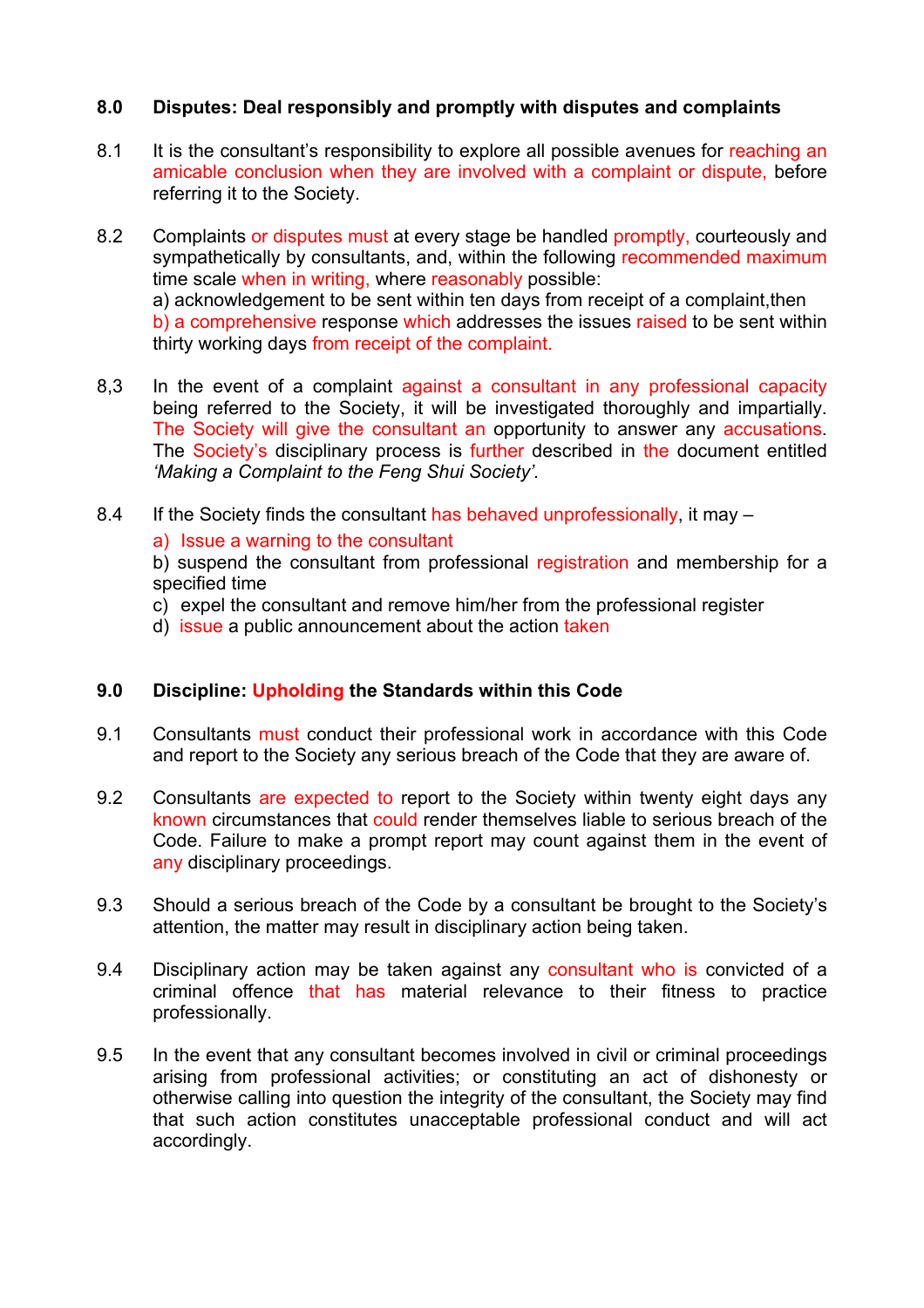- 9.6 Failure to co-operate with the Society's Officers in the event of any disciplinary action being necessary, may, in itself, constitute grounds for disciplinary proceedings
- . 9.7 Any threat by a consultant to bring defamation proceedings in an attempt to frustrate investigation of a complaint may, in itself, be regarded as unacceptable professional conduct and treated accordingly.
- 9.8 Shortcomings on the part of a consultant, or failure to comply with the provisions of the Code, may not necessarily give rise to disciplinary action. However should it be necessary to examine the conduct or competence of a consultant, failure to follow the guidance of this Code will be taken into account.
- 9.9 A consultant is liable to reprimand, suspension or expulsion by the Society if his or her conduct is found to be in contravention of the Code or any other act inappropriate to, or inconsistent with, the consultant's professional status, whether practicing, teaching or otherwise presenting themselves professionally, or where the consultant has been found to have behaved in a manner prejudicial to the interest of the Society.
- 9.10 In the event of disciplinary action being necessary, the Society reserves the right to suspend a consultant for a period of time, expel them or refuse membership renewal, and to disassociate itself from the consultant.
- 9.11 A consultant who resigns voluntarily, defaults on payment of membership fees, is suspended, or is struck off the professional register, is no longer entitled to use the letters FSSA. The Society may decide to request return of their certificate of accreditation.

## **10.0 General Guidance**

- 10.1 Throughout this Consultants Code document, *Consultant* means a consultant currently named on the Society's register of Accredited Consultants and offering professional services or education within the domain of Feng Shui and associated topics; *Client* means the person or corporate body with whom the consultant makes an agreement or contract for the provision of services; *Society* means The Feng Shui Society, its Officers and Executive Committee for the time being.
- 10.2 Consultants should observe this Code whether working on their own account, or as a partner or employee within another practice. Consultants are responsible for ensuring that they and their own staff behave in accordance with this Code.
- 10.3 Consultants are expected to observe this Code wherever they work, except in a country where there are laws or nationally accepted standards for consultants which are at variance with this Code, in which case those lawful regulations would take precedence.
- 10.4 The Society is not a statutory body, nor empowered in law to regulate Feng Shuirelated activities by non-registered consultants or other non-members*.* However